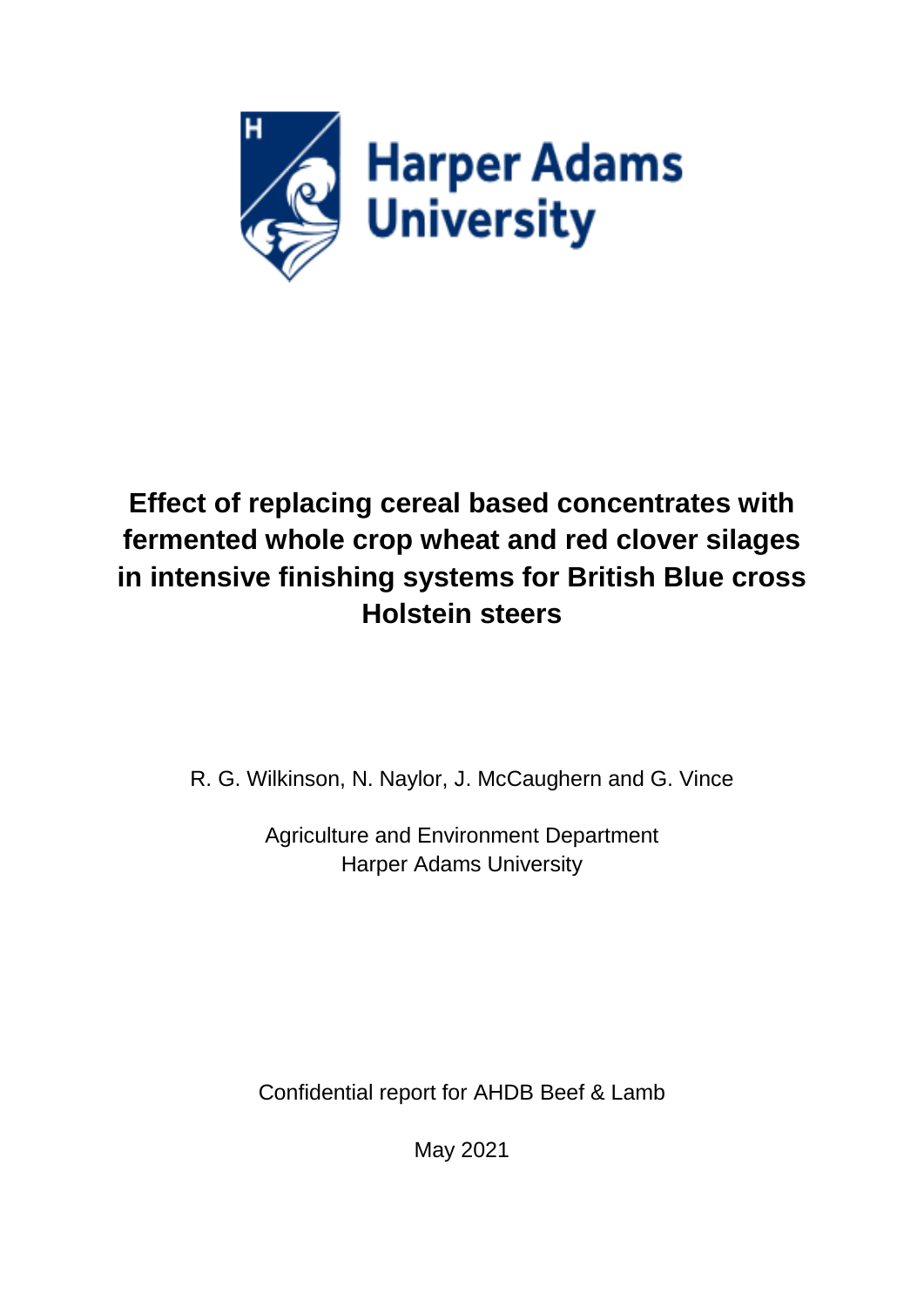## **1.0 Introduction:**

In experiment 1, it was successfully demonstrated that, although cattle fed diets containing 750 g/kg DM fermented WCW had a lower growth rate than those fed cereal based concentrates (1.42 vs 1.59 kg/day respectively), the total feed costs (£284 vs £306) and margins (1.50 vs 1.47 £/kg carcase gain) were similar. Animal performance could potentially be maintained, and feed costs reduced further if vegetable protein supplements were partially replaced by red clover silage.

## **2.0 Objective:**

To investigate the effect of replacing cereal based concentrates with fermented whole crop wheat and red clover silages in intensive finishing systems for British Blue cross Holstein steers.

## **3.0 Materials and methods:**

## **3.1 Forage production:**

During the summer of 2019, 4.8 ha of winter wheat (*Variety: Graham Redigro Pro 2018*) were grown at Harper Adams University. The crop was harvested on  $25<sup>th</sup>$  July 2019 at approximately growth stage 85 (soft dough, Zadocks *et al.* 1974) with a dry matter content of 500 g/kg. The WCW was harvested by a local contractor using a self-propelled forage harvester fitted with a Kemper header. The cutting height was 15.2 cm and the crop was treated with the additive Wholecrop Gold (Biotal Ltd) at 2.0 litres/tonne prior to ensiling in an Ag-Bag. It was anticipated that approximately120 tonnes of fresh WCW (60 tonnes DM) was ensiled.

Approximately 9.2 ha of red clover (*Variety: Atlantis*) was sown on 14<sup>th</sup> May and cut on 21<sup>st</sup> August 2019. Following a 24-hour wilt, it was harvested with a dry matter content of 300 g/kg using a precision chop self-propelled forage harvester, and treated with the additive Axcool (Biotal Ltd) at 2.0 litres/tonne, prior to ensiling in an Ag-bag. It was anticipated that approximately 105 tonnes of fresh red clover silage (37 tonnes DM) was ensiled.

## **3.2 Animals and housing:**

The trial was conducted at Harper Adams University between November 2019 and May 2020 using 60 British Blue x Holstein steers with an initial live weight of 400-450 kg at 12-15 months of age. All animals were grazed over Summer 2019. However, owing to lack of grazing and lower than anticipated live weight gains, all animals were housed and fed a concentrate-based diet for a few weeks prior to the experiment commencing.

## **3.3 Experimental design:**

The 60 cattle were allocated by birth date and LW, to one of four experimental treatments formulated to supply 140 g CP/kg DM as follows:

- 1. Cereal based concentrate (Control, **C**)
- 2. 750 g/kg DM forage (100:0 WCW:RC); 250 g/kg DM concentrate (**WCW**)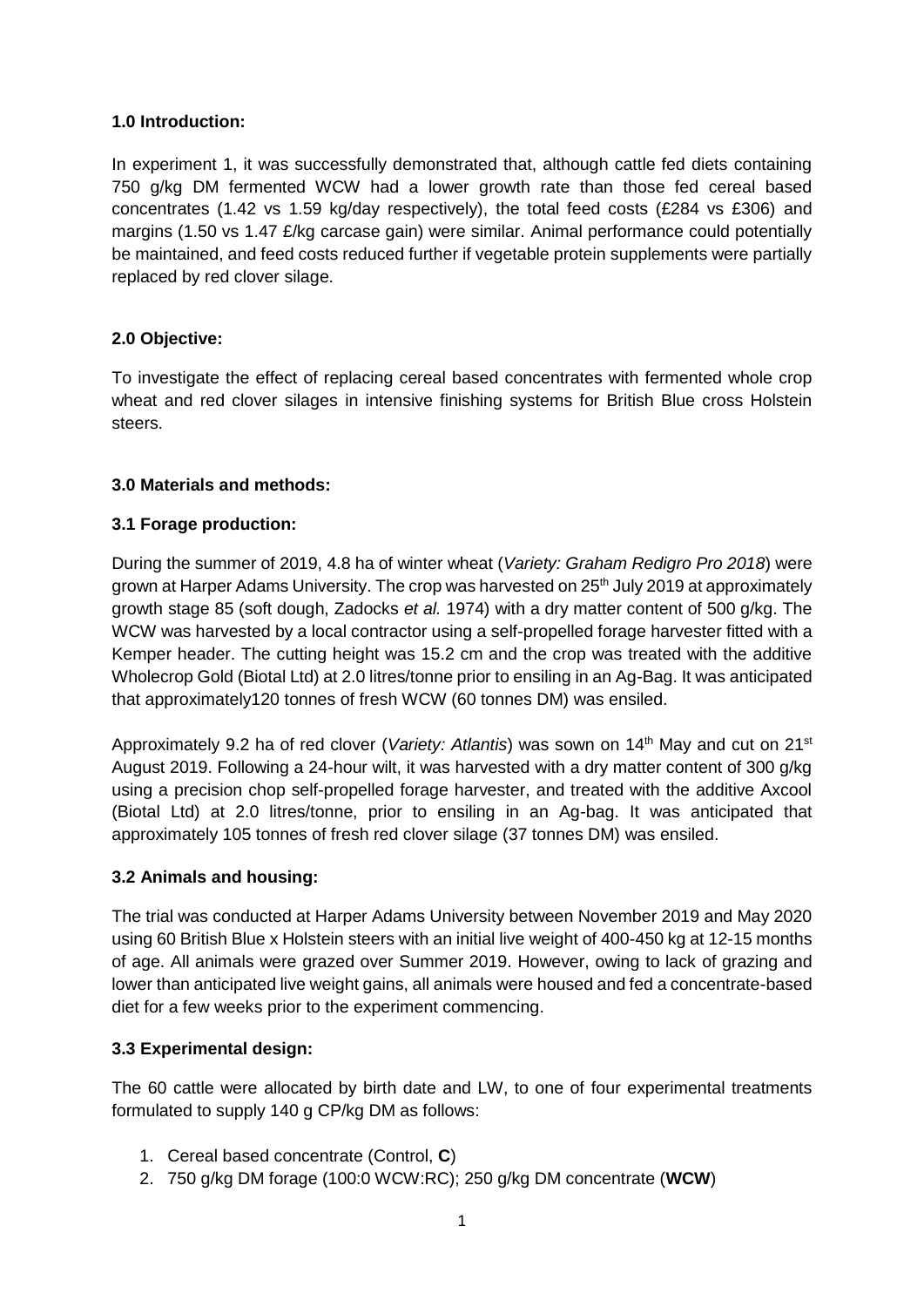- 3. 750 g/kg DM forage (670:330 WCW:RC); 250 g/kg DM concentrate (**RC33**)
- 4. 750 g/kg DM forage (330:670 WCW:RC); 250 g/kg DM concentrate (**RC67**)

Concentrate supplements were based on rolled barley, sugar beet pulp (0.87:0.13 DM) rapeseed meal and wheat distillers' dark grains (50:50 DM), and formulated based on preliminary NIRS analysis of the forages. Molasses (50 g/kg DM) was included in the control diet. However, this was reduced to 10 g/kg DM in the WCW diets. All concentrate supplements were provided by Wynnstay Ltd as course blends. The raw material and predicted chemical composition of the total mixed rations (TMR) and concentrate supplements are provided in tables 1 and 2.

The experiment was conducted in the Harper Adams University beef unit, with animals being housed in straw-bedded yards with five animals per pen (three pens per treatment). Treatments were randomly allocated to each pen, with pen being used as the experimental unit. Four pens were fitted with GrowSafe feeders, which facilitated the measurement of individual feed intakes in 20 animals (one pen per treatment). Prior to the experiment commencing, all animals were adapted to the control treatment and then adapted onto the experimental diets over a five-day period. All concentrates were fed as TMRs from troughs, with animals on all treatment being offered a small amount of straw in racks.

## **3.4 Experimental routine:**

Each TMR was mixed twice or three times weekly (depending on aerobic stability) and fed *adlibitum*, with refusals being weighed back prior to feeding. The weekly intake was calculated as the total offered, minus the total refusals. In pens fitted with GrowSafe feeders, each TMR was offered more frequently with individual intakes being recorded automatically. The amount offered during the subsequent week was calculated to supply 0.1 more than was consumed during the previous week. Live weight was recoded at the start of the experiment and at 30 day intervals until slaughter, with animals being weighed on two consecutive occasions at the beginning and end of the experiment. The target slaughter weight was 600-650 kg LW, with cattle being selected for slaughter by a competent person at fat class 3. Carcase weights, EUROP carcase classification were recorded at slaughter. Cattle were processed by ABP Food Products, Shrewsbury. Cattle were maintained on the experimental treatments for approximately 6 months until May/June 2020.

Diet digestibility was determined in week 8 of the experiment using acid insoluble ash (AIA) as an indigestible marker (Block *et al.,* 1981). One pen of animals (5 animals) from each treatment (GrowSafe pens) was selected for faecal sampling. Faecal grab samples (were collected from each animal over a five-day period. For each animal, faecal samples were bulked, mixed and sub-sampled prior to freeze-drying and chemical analysis. Dry matter intakes were also recorded, and feed samples collected at the same time.

## **3.5 Chemical analysis:**

Forage samples were taken weekly and analysed for DM content in order to ensure that the relative proportions of fermented WCW and RC silage in each TMR remain constant. In addition, both forage and concentrate samples were taken for chemical analysis monthly. These were stored at -20 °C until the end of the experiment. At the end of the experiment,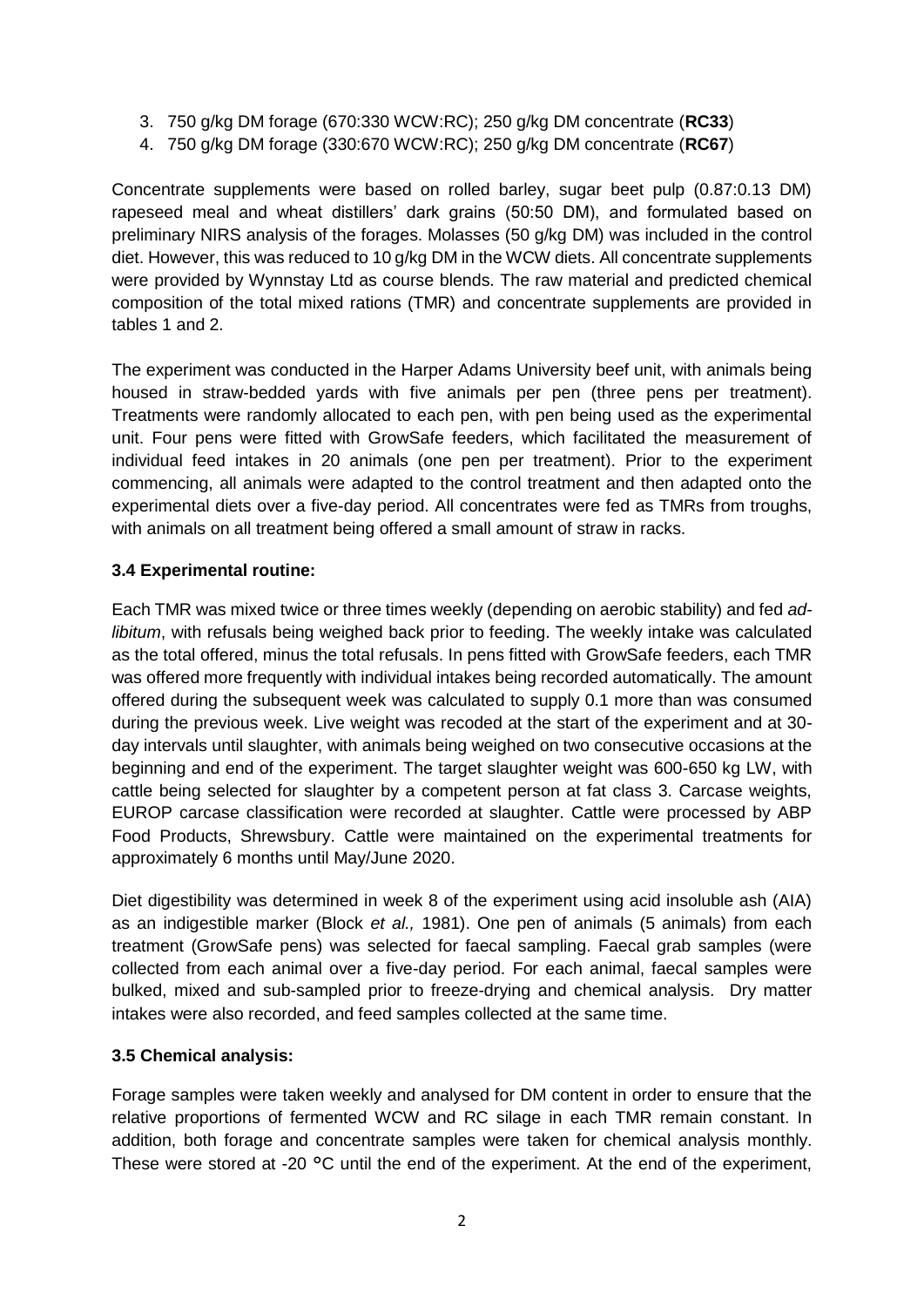samples of each forage and concentrate were bulked over two months, and sub-sampled for analysis by wet chemistry for dry matter (DM), crude protein (CP), oil A, ash, acid insoluble ash (AIA), neutral detergent fibre (NDF), acid detergent fibre (ADF), starch and gross energy (GE). In addition, forage samples were analysed for  $pH$ ,  $NH<sub>3</sub>-N$  and water-soluble carbohydrates. Bulked faecal samples were analysed for DM, CP, EE, ash, AIA and GE.

#### **3.6 Statistical analysis and calculations:**

The data were analysed by ANOVA as a randomised block design using Genstat 20. Regression, correlation and co-variate analysis were used as appropriate. Digestibility coefficients were calculated as follows:

| DM digestibility           | $=$ | AIA faeces $(g/kg DM) - AIA$ feed $(g/kg DM)$                                               |
|----------------------------|-----|---------------------------------------------------------------------------------------------|
|                            |     | AIA faeces (g/kg DM)                                                                        |
| Faecal DM output           | $=$ | $DMI - (DMI \times DM$ digestibility)                                                       |
| Nutrient digestibility $=$ |     | (DMI x nutrient $(g/kg DM)$ ) – (DMO x nutrient $(g/kg DM)$ )<br>(DMI x nutrient (g/kg DM)) |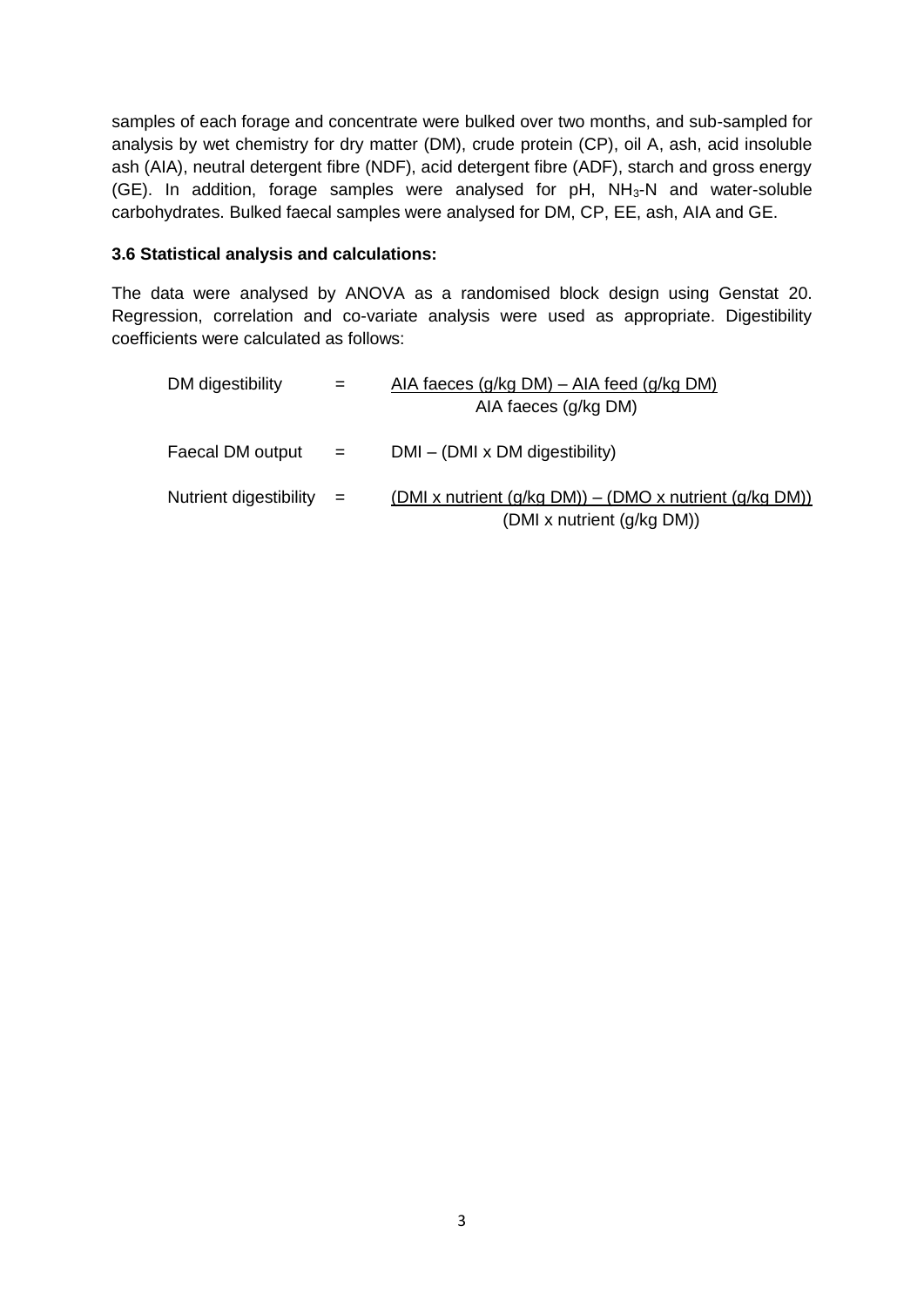# **Table 1:**

Raw material and predicted chemical composition of the total mixed rations.

|                                       | <b>Barley</b> | 100:0          | 66:33 | 33:66                    |
|---------------------------------------|---------------|----------------|-------|--------------------------|
| Raw materials (g/kg)                  |               |                |       |                          |
| Whole crop wheat                      | ---           | 840            | 475   | 208                      |
| Red clover silage                     |               | ---            | 390   | 674                      |
| Rolled barley                         | 721           | 38             | 74    | 95                       |
| Sugar beet pulp                       | 102           | 6              | 10    | 14                       |
| Rapeseed meal                         | 51            | 52             | 20    | ---                      |
| Wheat distillers                      | 50            | 51             | 20    | ---                      |
| Molasses (cane)                       | 57            | $\overline{7}$ | 6     | 5                        |
| Urea                                  | ---           | ---            | ---   | ---                      |
| Mins/vits                             | 19            | 6              | 5     | $\overline{\mathcal{A}}$ |
|                                       |               |                |       |                          |
| <b>Chemical composition (g/kg DM)</b> |               |                |       |                          |
| Dry matter (g/kg)                     | 863           | 594            | 543   | 492                      |
| Crude protein                         | 141           | 140            | 140   | 142                      |
| ERDP (0.5)                            | 103           | 97             | 99    | 102                      |
| DUP (0.5)                             | 20            | 19             | 17    | 16                       |
| <b>Ether extract</b>                  | 24            | 25             | 22    | 20                       |
| Ash                                   | 59            | 61             | 70    | 79                       |
| <b>NDF</b>                            | 239           | 453            | 429   | 406                      |
| <b>Starch</b>                         | 417           | 222            | 201   | 176                      |
|                                       |               |                |       |                          |
| ME (MJ/kg DM)                         | 12.8          | 10.8           | 10.9  | 10.9                     |
| FME (MJ/kg DM)                        | 12.3          | 9.2            | 9.3   | 9.5                      |
| ERDP/FME (g/MJ)                       | 8.4           | 10.5           | 10.6  | 10.7                     |
| MP (<10.0 g/kg DM)                    | 86            | 81             | 80    | 81                       |
| MP (>10.0 g/kg DM)                    | 98            | 78             | 76    | 76                       |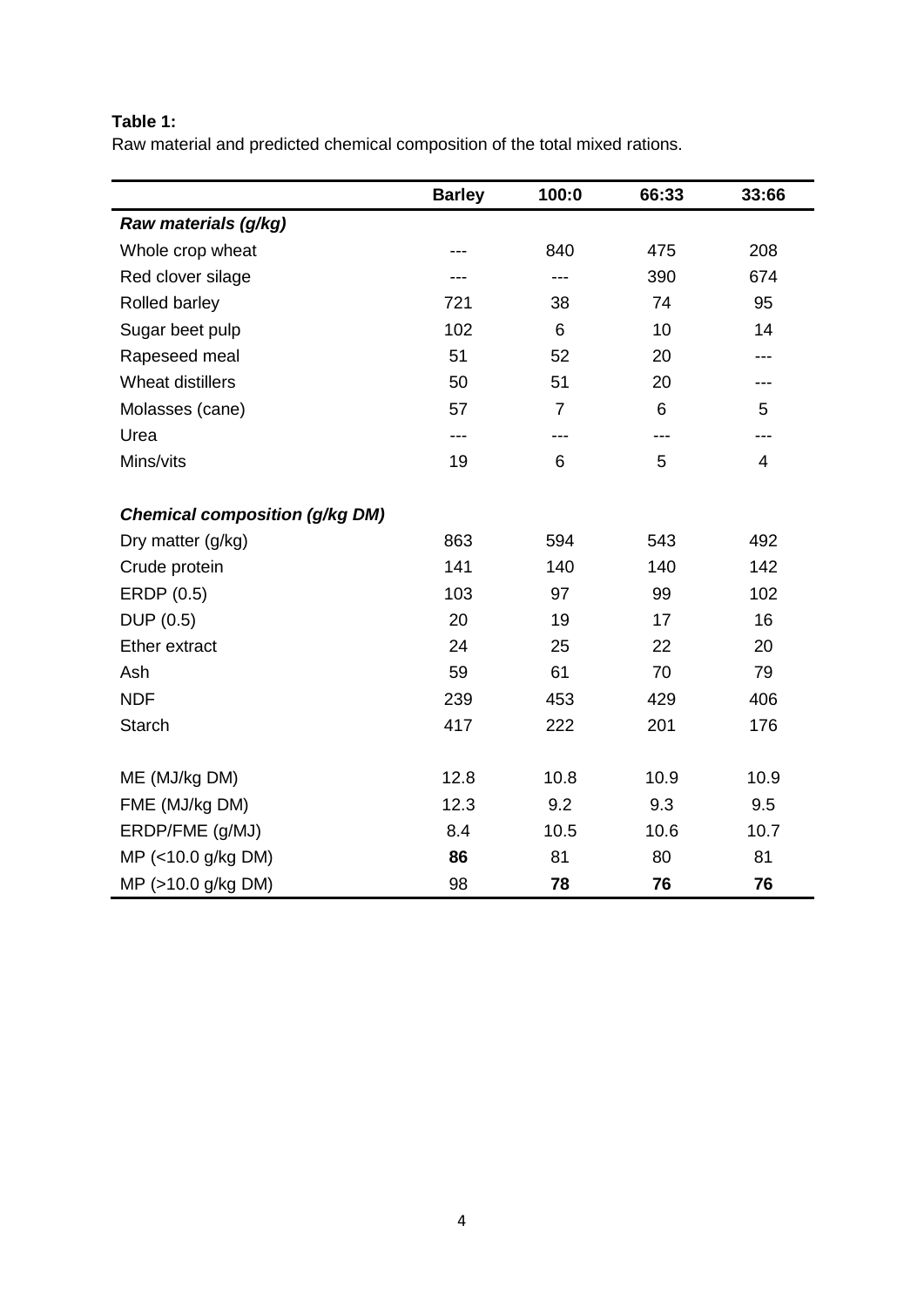# **Table 2:**

Raw material and predicted chemical composition of the concentrate blends.

|                                       | <b>Barley</b> | 100:0 | 66:33 | 33:66 |
|---------------------------------------|---------------|-------|-------|-------|
| Raw materials (g/kg)                  |               |       |       |       |
| Whole crop wheat                      |               |       |       |       |
| Red clover silage                     |               |       |       |       |
| Rolled barley                         | 721           | 240   | 541   | 803   |
| Sugar beet pulp                       | 102           | 35    | 77    | 115   |
| Rapeseed meal                         | 51            | 322   | 150   | ---   |
| Wheat distillers                      | 50            | 318   | 149   | ---   |
| Molasses (cane)                       | 57            | 47    | 46    | 46    |
| Urea                                  |               | ---   | ---   | ---   |
| Mins/vits                             | 19            | 38    | 37    | 36    |
| <b>Chemical composition (g/kg DM)</b> |               |       |       |       |
| Dry matter (g/kg)                     | 863           | 876   | 870   | 864   |
| Crude protein                         | 141           | 270   | 187   | 114   |
| ERDP (0.5)                            | 103           | 193   | 135   | 84    |
| DUP (0.5)                             | 20            | 32    | 24    | 18    |
| <b>Ether extract</b>                  | 24            | 39    | 29    | 21    |
| Ash                                   | 59            | 92    | 83    | 75    |
| <b>NDF</b>                            | 239           | 313   | 264   | 221   |
| <b>Starch</b>                         | 417           | 168   | 322   | 458   |
| ME (MJ/kg)                            | 12.8          | 12.7  | 12.6  | 12.6  |
| FME (MJ/kg)                           | 12.3          | 11.4  | 11.8  | 12.1  |
| ERDP/FME (g/MJ)                       | 8.4           | 16.9  | 11.4  | 6.9   |
| MP (<10.0 g/kg)                       | 86            | 155   | 110   | 71    |
| MP (>10.0 g/kg)                       | 98            | 105   | 99    | 95    |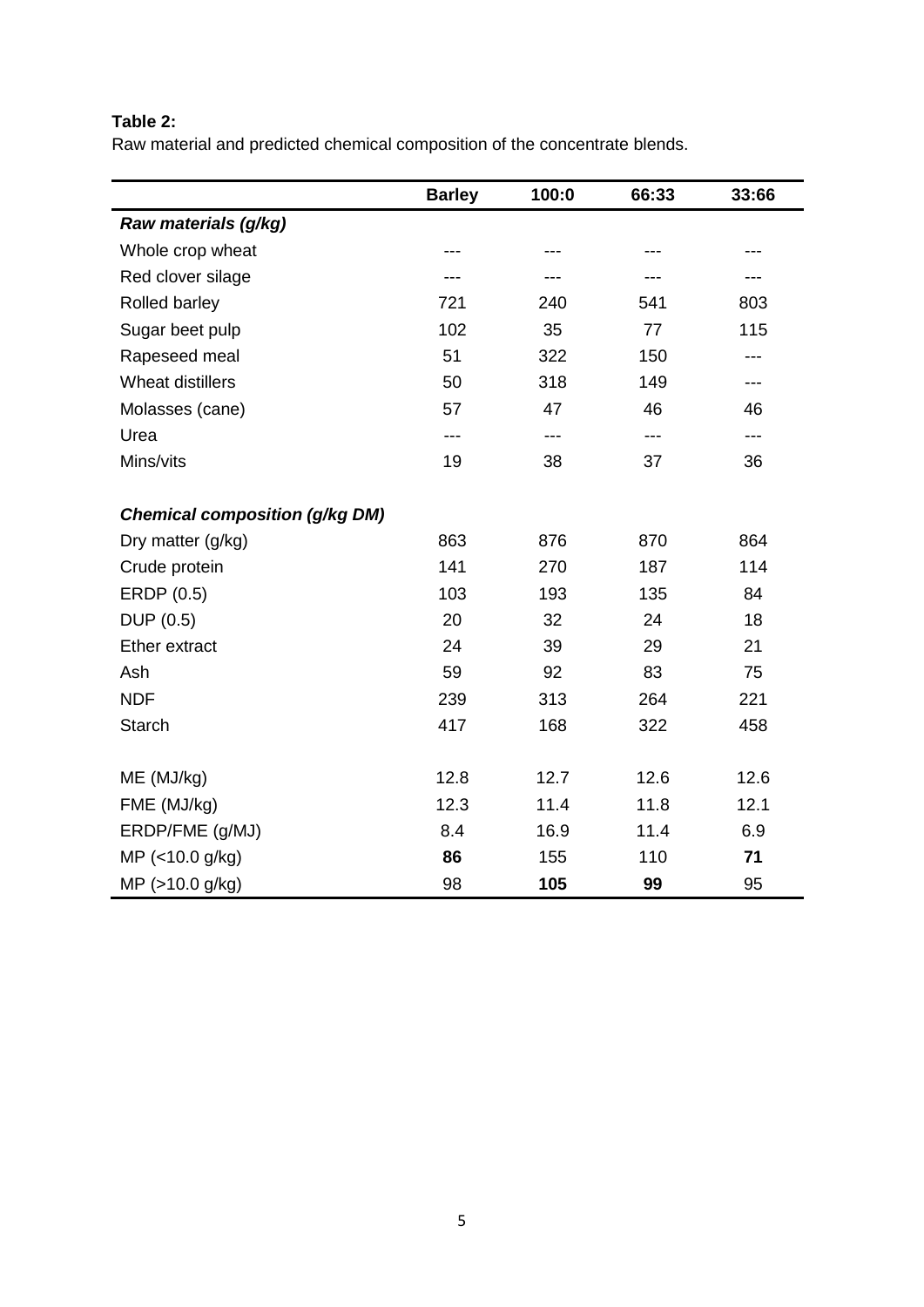## **4.0 Results:**

#### **4.1 Animal health and experimental problems:**

No problems were encountered regarding animal health throughout the experiments. However, although feed and faecal samples were obtained for indirect estimation of diet digestibility using acid insoluble ash (AIA), they have not yet been analysed due to COVID-19.

## **4.2 Diet composition:**

The analysed chemical composition of the forages, concentrate blends and total mixed rations used in the experiment are presented in table 3. Both the WCW and RC silages were well fermented with a low pH and levels of  $NH<sub>3</sub>-N$ . As predicted the WCW silage had a high DM content (500 g/kg) and a low CP content (84 g/kg DM), which was slightly lower than the value used in the initial diet formulation (97 g/kg DM). The composition of the RC silage was similar to predicted with a DM content of 328 g/kg and a CP content of 182 g/kg DM. The composition of the four concentrate blends was also similar to predicted, although the CP content was slightly lower. The analysed chemical composition of the four TMRs fed (Table 3) was very similar to that predicted except for CP which was slightly lower, with the mean values being 134 and 141 g/kg DM respectively.

## **4.3 Liveweight, liveweight gain and carcase characteristic:**

The LW and LW gains of steers on each treatment are presented in table 4. There was no significant difference between treatment in initial or final LW, with the mean LW of steers starting the finishing the experiment being 459 and 650 kg respectively. Similarly, there was no significant difference between treatments in days to slaughter, although numerically steers offered diet C finished quicker (134 days) than those offered diets WCW and RC33 (139 days) and those offered diet RC67 (153 days). As a consequence of the above, there was no significant difference in total gain with the mean total gain of steers being 191 kg. However, owing to numerical differences in days to slaughter there was a trend ( $P = 0.075$ ) towards differences in daily LW gain with steers offered diet C having a higher daily LW gain (1.45 kg/day) than those offered treatments WCW and RC33 (1.37 kg/day) and RC67 (1.23 kg/day) respectively.

The carcase characteristic of steers on each treatment are presented in table 5. As expected there was a highly significant difference between treatments in killing out percentage (KO%) (P<0.01) with steers offered diet C having a KO% of 54.4% compared to a mean of 52.6% in the three forage-based treatments. Carcase conformation and fat class are reported using a 15-point numerical scale relating to the EUROP conformation and fat class classification system, with a score of 8 being equivalent to 'R=' and '3=' respectively. There was no significant difference between treatment in fat class, but steers offered diets C and RC33 had a significantly higher (P<0.05) confirmation score than those offered diets WCW and RC67.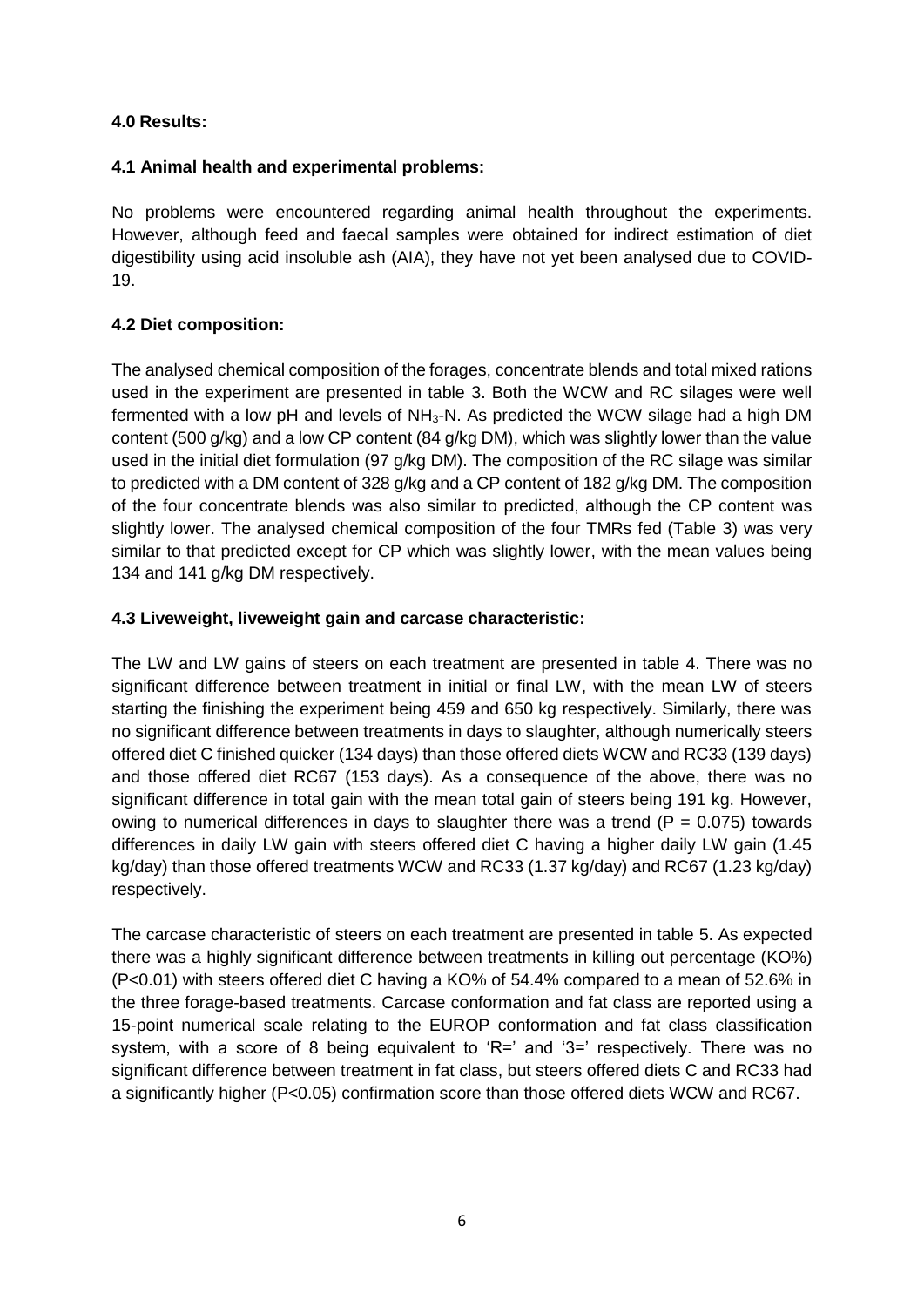#### **4.4 Carcase weights and gains:**

The initial carcase weight of steers on each treatment was calculated assuming a standard KO% of 47% with the final carcass weight being recorded at slaughter (Table 6). There was no significant difference between treatments in initial carcase weights. However, due to a higher KO%, steers offered diet C had a significantly higher (P<0.05) final carcase weight than those on the three forage-based treatments. Similarly, steers offered diet C had a higher total carcase gain and daily carcase gain (P<0.05) than those on the three forage-based treatments (139.4 kg and 1.06 kg/day vs mean of 125.8 kg and 0.88 kg/day respectively).

## **4.5 Dry matter intakes and feed conversion efficiency:**

The total dry matter intakes, daily dry matter intakes and feed conversion efficiencies of steers on each treatment are presented in table 7. Steers offered diet C had a significantly lower total (P<0.012) and daily dry matter intake (P<0.004) than those offered the three forage-based treatments, with the dry matter intakes of steers offered diets WCW, RC33 and RC67 being similar. In addition, the feed conversion ratios were significantly lower (P<0.001) for steers offered diet C than those offered the three forage-based treatments, with the FCRs of steers offered diets WCW, RC33 and RC67 being similar.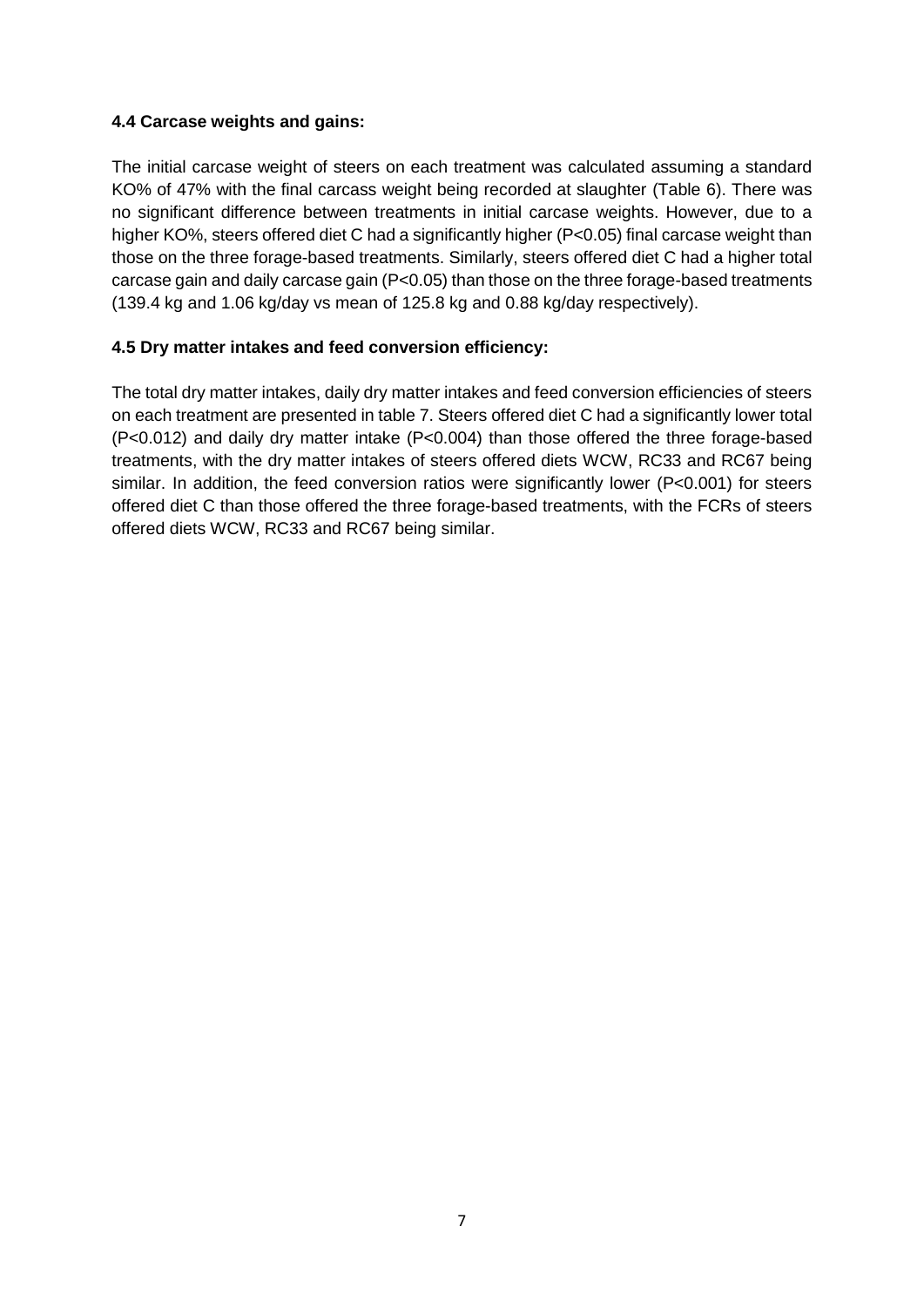## **Table 3:**

Analysed chemical composition (g/kg DM) of the whole crop wheat, red clover silage, concentrate blends and total mixed rations used in the experiment.

|                                       | <b>WCW</b> | RC  | <b>Control</b> | <b>WCW</b> | <b>RC33</b> | <b>RC67</b> |
|---------------------------------------|------------|-----|----------------|------------|-------------|-------------|
| <b>Forages and concentrate blends</b> |            |     |                |            |             |             |
| pH                                    | 4.5        | 4.7 |                |            |             |             |
| NH3-N (% TN)                          | 5.1        | 4.6 |                |            |             |             |
| Dry matter                            | 500        | 328 | 868            | 874        | 867         | 866         |
| Crude protein                         | 84         | 182 | 135            | 266        | 174         | 107         |
| Oil A                                 | 11         | 16  | 17             | 41         | 22          | 15          |
| Ash                                   | 46         | 122 | 67             | 78         | 78          | 61          |
| <b>CF</b>                             |            |     | 93             | 92         | 85          | 81          |
| <b>NDF</b>                            | 412        | 389 | 284            | 310        | 272         | 260         |
| <b>ADF</b>                            | 276        | 376 | 164            | 195        | 149         | 138         |
| Starch                                | 290        | 19  | 344            | 159        | 304         | 437         |
| Water soluble carbohydrate            | 12         | 8   |                |            |             |             |
| <b>Total mixed rations</b>            |            |     |                |            |             |             |
| Dry matter                            |            |     | 868            | 593        | 548         | 506         |
| Crude protein                         |            |     | 135            | 130        | 131         | 138         |
| Oil A                                 |            |     | 17             | 19         | 15          | 15          |
| Ash                                   |            |     | 67             | 55         | 74          | 88          |
| <b>NDF</b>                            |            |     | 284            | 387        | 371         | 362         |
| <b>ADF</b>                            |            |     | 164            | 256        | 270         | 292         |
| Starch                                |            |     | 344            | 257        | 226         | 192         |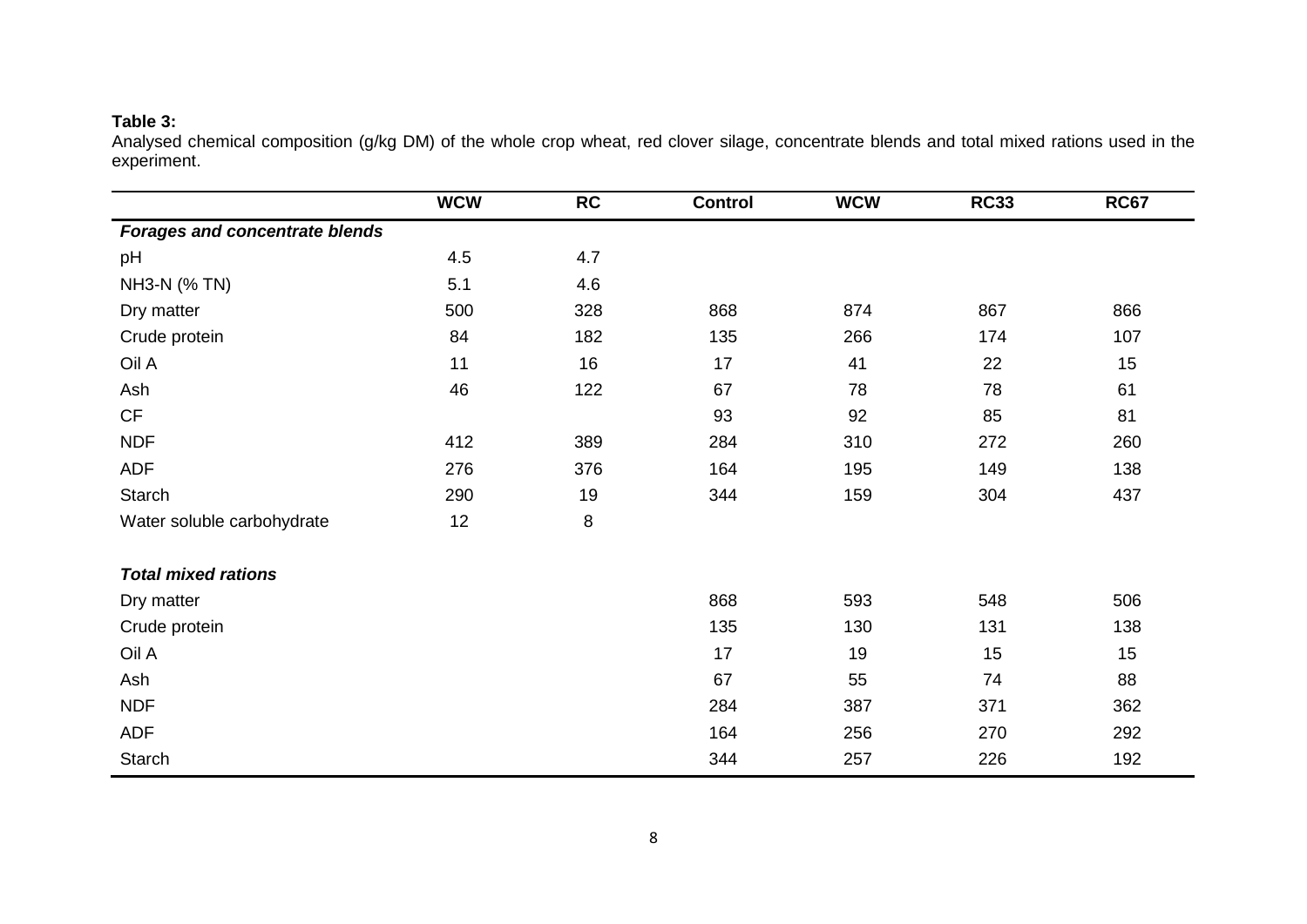#### **Table 4:**

Effect of dietary fermented whole crop wheat and red clover silage proportion on liveweight (kg) and liveweight gain (kg) of British Blue cross Holstein steers.

|                           | <b>Control</b> | <b>WCW</b> | <b>RC33</b> | <b>RC67</b> | <b>SED</b> | P         |
|---------------------------|----------------|------------|-------------|-------------|------------|-----------|
|                           |                |            |             |             |            |           |
| Initial live weight       | 457.8          | 458.7      | 461.5       | 460.1       | 4.27       | 0.834     |
| Final live weight         | 652.0          | 651.9      | 648.2       | 649.5       | 5.29       | 0.862     |
|                           |                |            |             |             |            |           |
| Growth period (days)      | 134            | 139        | 139         | 153         | 9.5        | 0.290     |
| Age at slaughter (months) | 18.3           | 18.5       | 18.7        | 18.9        | 0.20       | 0.098T    |
|                           |                |            |             |             |            |           |
| Total gain                | 194.2          | 193.2      | 186.8       | 189.3       | 5.63       | 0.561     |
| Daily gain (kg/day)       | 1.45           | 1.39       | 1.35        | 1.23        | 0.066      | $0.075$ T |

## **Table 5:**

Effect of dietary fermented whole crop wheat and red clover silage proportion on carcase characteristics of British Blue cross Holstein steers.

|                            | <b>Control</b>   | <b>WCW</b>        | <b>RC33</b>       | <b>RC67</b>       | <b>SED</b> | P     |
|----------------------------|------------------|-------------------|-------------------|-------------------|------------|-------|
| Killing out percentage (%) | 54.4             | 52.2 <sup>a</sup> | 53.3 <sup>a</sup> | 52.5 <sup>a</sup> | 0.004      | 0.008 |
| Conformation score*        | 7.0 <sup>b</sup> | 5.8 <sup>a</sup>  | 7.1 <sup>b</sup>  | 6.4 <sup>ab</sup> | 0.36       | 0.034 |
| Fat score*                 | 7.0              | 6.7               | 7.6               | 6.8               | 0.44       | 0.297 |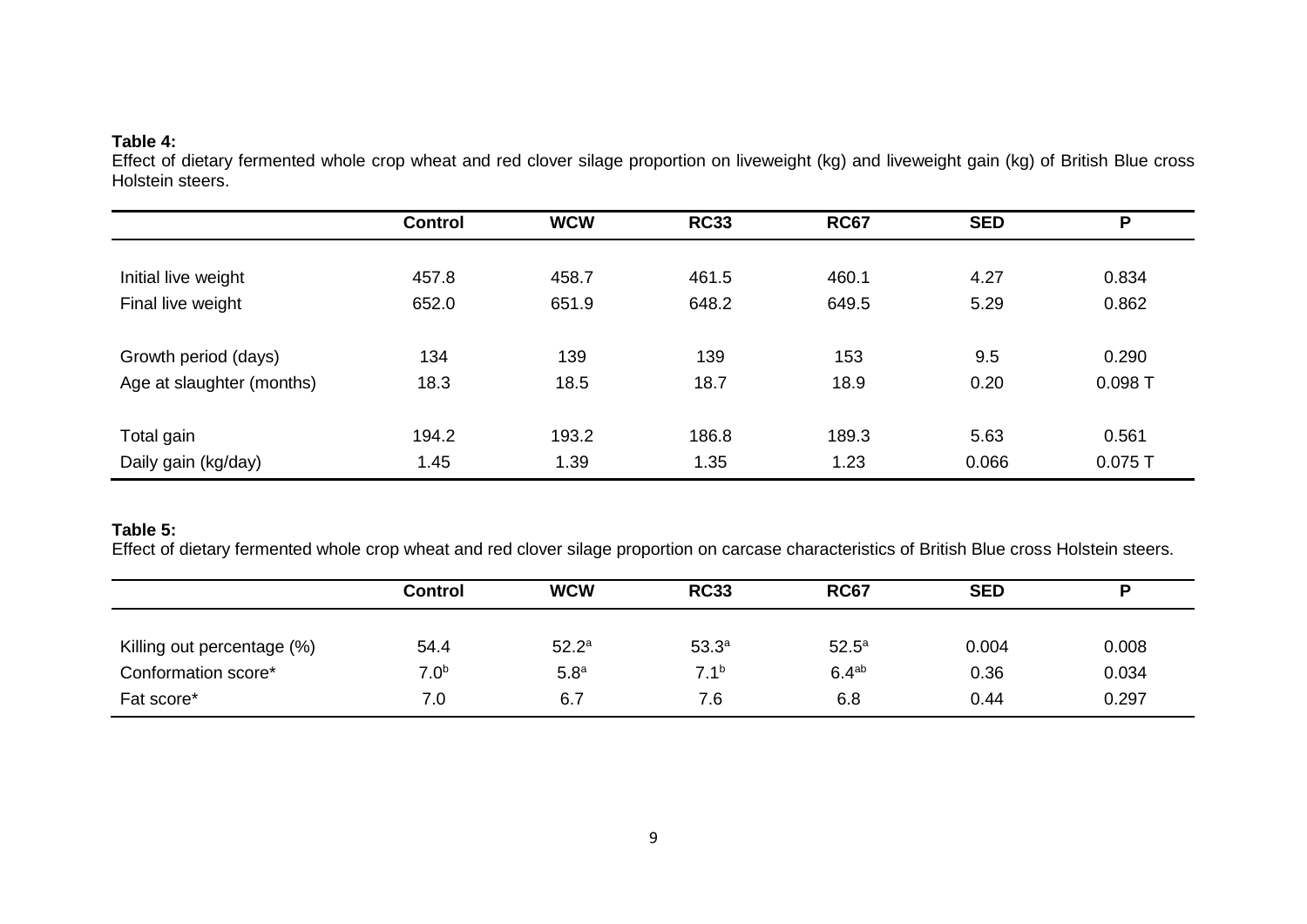#### **Table 6:**

Effect of dietary fermented whole crop wheat and red clover silage proportion on carcase weights (kg) and carcase weight change (kg) in British Blue cross Holstein steers.

|                             | <b>Control</b>    | <b>WCW</b>         | <b>RC33</b>        | <b>RC67</b>        | <b>SED</b> | P     |
|-----------------------------|-------------------|--------------------|--------------------|--------------------|------------|-------|
|                             |                   |                    |                    |                    |            |       |
| Initial carcase weight      | 215.2             | 215.6              | 216.9              | 216.3              | 2.01       | 0.834 |
| Final carcase weight        | 354.6             | 340.0 <sup>a</sup> | $345.3^{a}$        | 341.0 <sup>a</sup> | 4.05       | 0.039 |
|                             |                   |                    |                    |                    |            |       |
| Total carcase gain          | 139.4             | $124.4^a$          | $128.4^a$          | $124.7^{\circ}$    | 4.15       | 0.034 |
| Daily carcase gain (kg/day) | 1.06 <sup>b</sup> | 0.90 <sup>a</sup>  | 0.94 <sup>ab</sup> | 0.82 <sup>a</sup>  | 0.055      | 0.024 |

#### **Table 7:**

Effect of dietary fermented whole crop wheat and red clover proportion on dry matter intakes (kg) and feed conversion ratios (kg feed/kg gain) of British Blue cross Holstein steers.

|                                  | <b>Control</b> | <b>WCW</b>         | <b>RC33</b>        | <b>RC67</b>       | <b>SED</b> | P       |
|----------------------------------|----------------|--------------------|--------------------|-------------------|------------|---------|
|                                  |                |                    |                    |                   |            |         |
| Total dry matter intake          | 1241           | 1697a              | $1777^a$           | 1789a             | 121.4      | 0.012   |
| Daily dry matter intake (kg/day) | 9.37           | 12.16 <sup>a</sup> | 12.84a             | 11.69a            | 0.559      | 0.004   |
|                                  |                |                    |                    |                   |            |         |
| Live weight feed conversion      | 6.45           | 8.78 <sup>a</sup>  | 9.56 <sup>a</sup>  | 9.50 <sup>a</sup> | 0.450      | 0.001   |
| Carcase feed conversion          | 8.89           | 13.57a             | 13.78 <sup>a</sup> | 14.29a            | 0.683      | < 0.001 |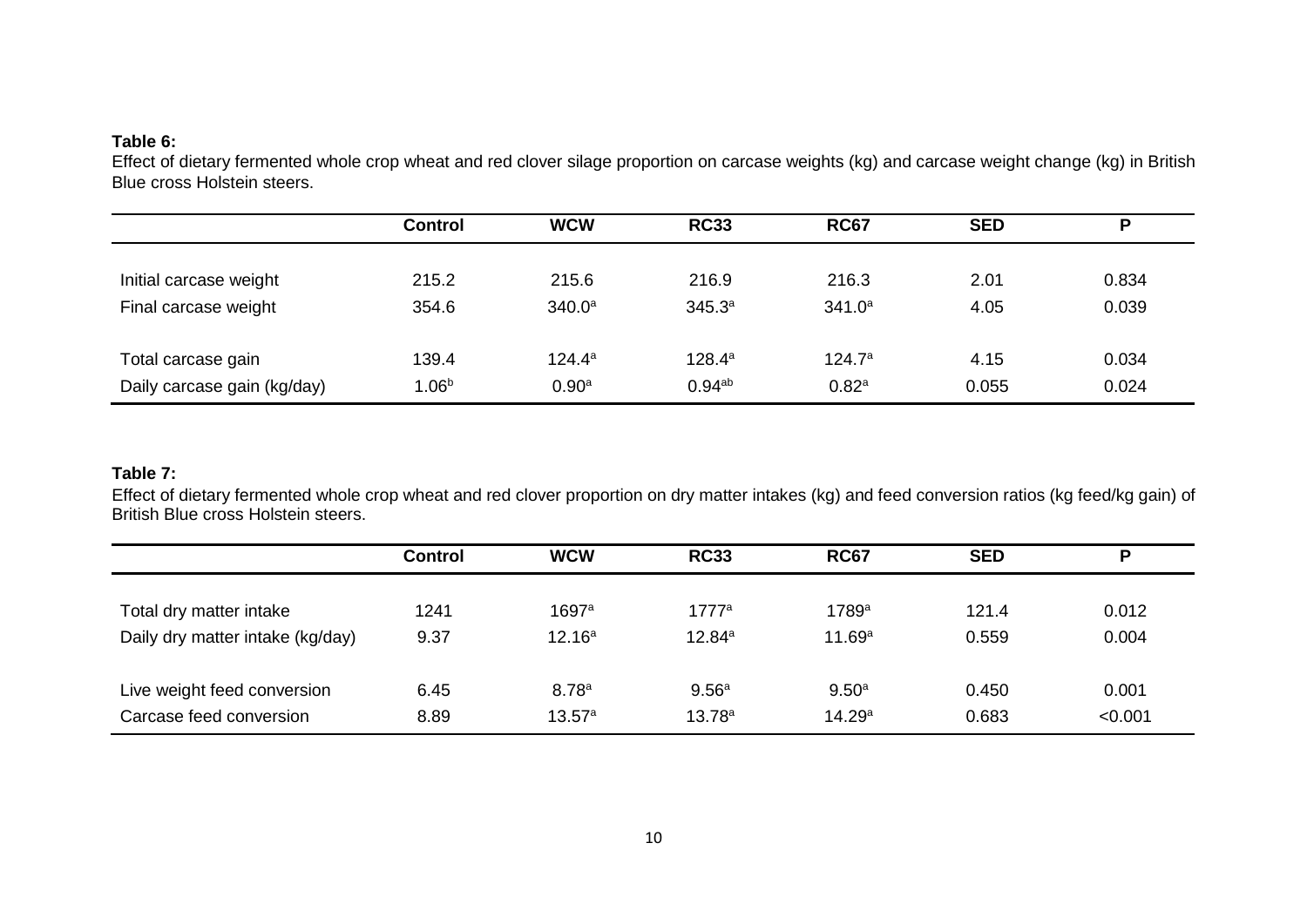#### **4.5 Dietary component intakes:**

The intakes of different dietary components by steers on each treatment are presented in table 8. As expected there were highly significant differences (P<0.001) in the total and daily intakes of different dietary components of steers on each treatment. Steers offered diet C received no WCW or RC silage and steers offered diet WCW received no RC silage. The amounts of WCW and RC silage in the three forage base diets reflected the diets formulated.

#### **4.6 Feed costs:**

The forage and concentrates costs and the calculated costs of the experimental diets are presented in table 9. Forage costs  $(E/\text{tonne}$  utilised DM) were derived from the Kinghay Forage Costing Report 2020. Concentrate costs reflected the bulk delivery of the concentrate blends Wynnstay Ltd. The cost of RC silage (£141/tonne DM) production was higher than that of WCW silage production (£110/tonne DM). The cost of the concentrate blends ranged from £231 to £272/tonne DM and reflected the relative inclusion of protein supplements with the WCW blend having the highest cost and the RC67 blend having the lowest cost. The cost of the overall diets reflected the relative inclusion of the different forages and concentrate blends, with diet C having the highest cost (£233/tonne DM) and diets WCW and RC33 having the lowest cost (£151 and £152/tonne DM respectively).

Using these costs, the total costs associated with rearing steers on each treatment were calculated as the total feed intake (tones) multiplied by the diet costs  $(E/t$ onne DM). There was no significant difference between treatments in total diet cost  $(E)$ . However, numerically the total diet costs of steers on the three forage-based treatments were lower than those offered diet C (£268 vs £289 respectively). When expressed as £/day these differences tended towards significance (P<0.055), with the daily diet cost of steers offered the three foragebased treatments being lower than those offered diet C. (mean 1.86 vs 2.18 £/day respectively).

#### **4.7 Carcase value and margins:**

The carcase value and margins are presented in table 10. Diet costs, £/kg LWG and £/kg carcase gain, were calculated as the diet costs divided by either the total LWG or total carcase gain respectively. There were no significant differences between treatment in diet costs expressed as £/kg LWG or £/kg carcase gain. However, numerically steers offered diet WCW had the lowest lower costs (1.32 and 2.04 £/kg LWG and carcase gain respectively) and steers offered diet RC67 had the highest costs (1.48 and 2.23 £/kg LWG and carcase gain respectively).

Carcase price ( $E/kg$ ) and value ( $E$ ) was corrected to reflect national beef prices over the slaughter period (AHDB deadweight cattle price report for Great Britain 09/08/20 to 15/08/20). The slight variation in carcase price (P=0.063) reflect slight variations between treatments in carcase classification with steers offered diet WCW having a slightly lower conformation score than those offered the other three treatments. As a consequence, steers offered the WCW diet had a significantly (P<0.05) lower carcase value. Although, statistically significant, this is not consistent with the results of experiment and thought to be an anomaly.The carcase gain value was calculated as carcase price  $(E/kq)$  multiplied by total carcase gain (kg). Steers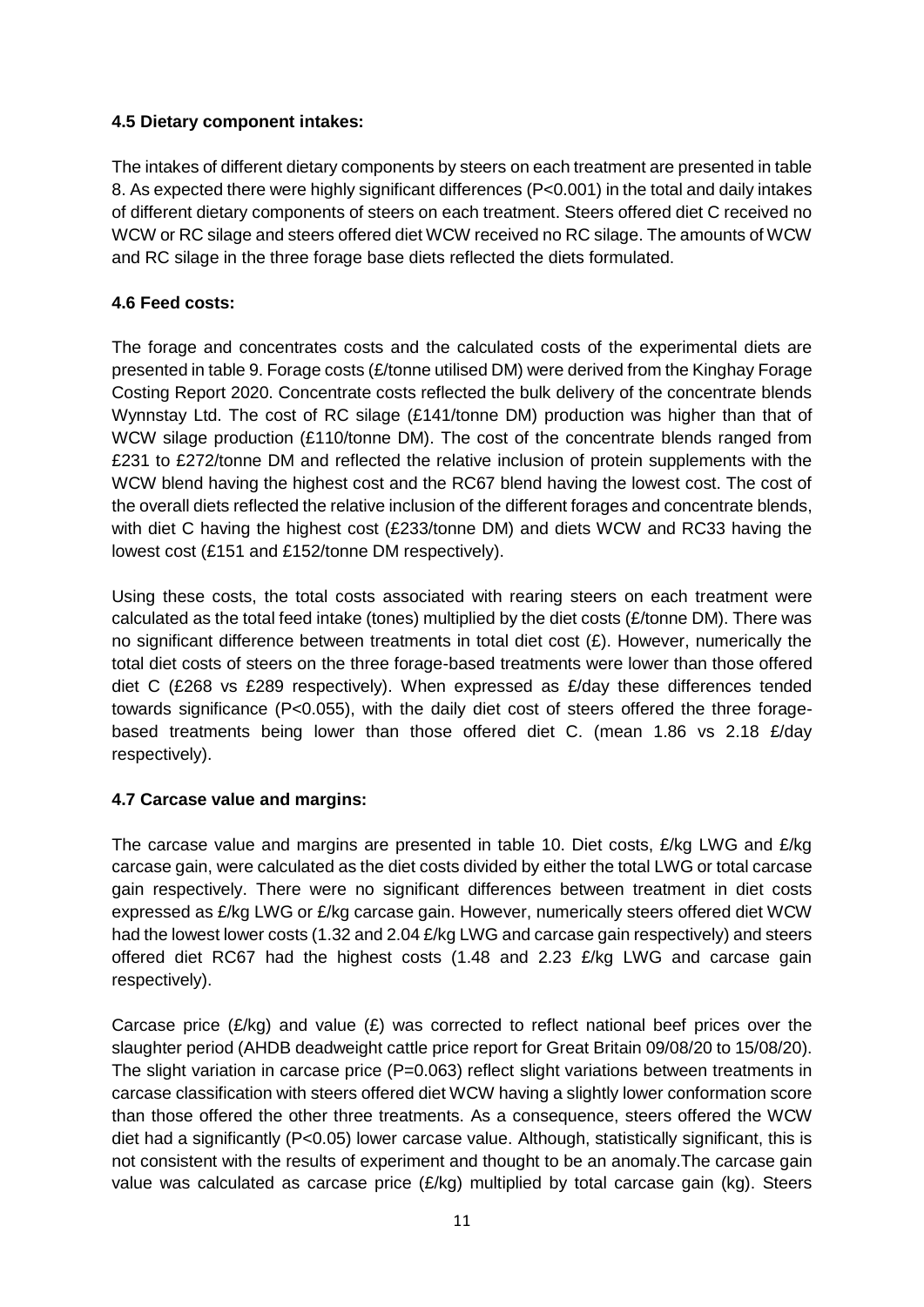offered diet C had a significantly higher (P<0.05) carcase gain value than those offered the three forage-based diets. This largely reflects differences in KO% and total carcase gain.

Margin over feed were calculated by subtracting total feed costs (£) from carcase gain value (£) and expressed as either  $E/kg$  LWG or  $E/kg$  carcase gain. There were no significant differences between treatments in all the margins calculated. However, numerically the margin £/kg carcase gain were slightly higher for steers offered diets C, WCW and RC33 (1.70, 1.66 and 1.67 £/kg carcase gain) than they were for steers on diet RC67 (1.51 £/kg carcase gain)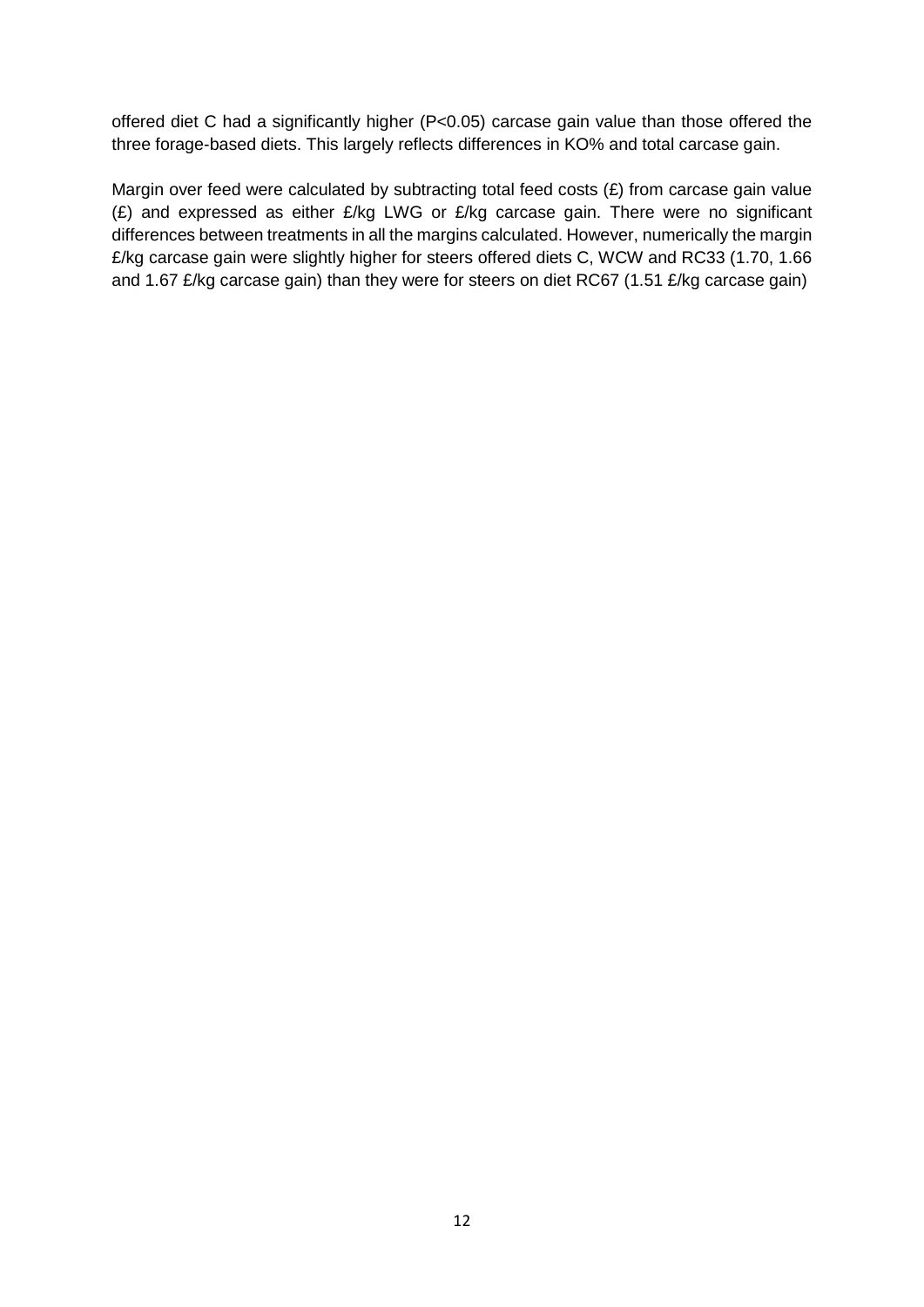## **Table 8:**

Effect of dietary fermented whole crop wheat (WCW) and red clover (RC) silage proportion on fermented whole crop wheat, red clover silage and concentrate dry matter intakes (kg) in British Blue cross Holstein steers.

|                             | <b>Control</b> | <b>WCW</b>         | <b>RC33</b>       | <b>RC67</b>       | <b>SED</b> | P       |
|-----------------------------|----------------|--------------------|-------------------|-------------------|------------|---------|
|                             |                |                    |                   |                   |            |         |
| Total dry matter intake     | 1241           | 1697a              | 1777 <sup>a</sup> | 1789a             | 121.4      | 0.012   |
| Daily dry matter intake     | 9.37           | 12.16 <sup>a</sup> | $12.84^{a}$       | 11.69a            | 0.559      | 0.004   |
|                             |                |                    |                   |                   |            |         |
| <b>Total WCW DM intake</b>  | 0.00           | 1273               | 892               | 444               | 84.7       | < 0.001 |
| Daily WCW DM intake         | 0.00           | 9.12               | 6.45              | 2.90              | 0.145      | < 0.001 |
|                             |                |                    |                   |                   |            |         |
| <b>Total RC DM intake</b>   | 0.00           | 0.00               | 441               | 898               | 75.1       | < 0.001 |
| Daily RC DM intake          | 0.00           | 0.00               | 3.18              | 5.87              | 0.138      | < 0.001 |
|                             |                |                    |                   |                   |            |         |
| Total concentrate DM intake | 1241           | 424 <sup>a</sup>   | 444 <sup>a</sup>  | 447 <sup>a</sup>  | 65.6       | < 0.001 |
| Daily concentrate DM intake | 9.37           | 3.04a              | 3.21a             | 2.92 <sup>a</sup> | 0.402      | < 0.001 |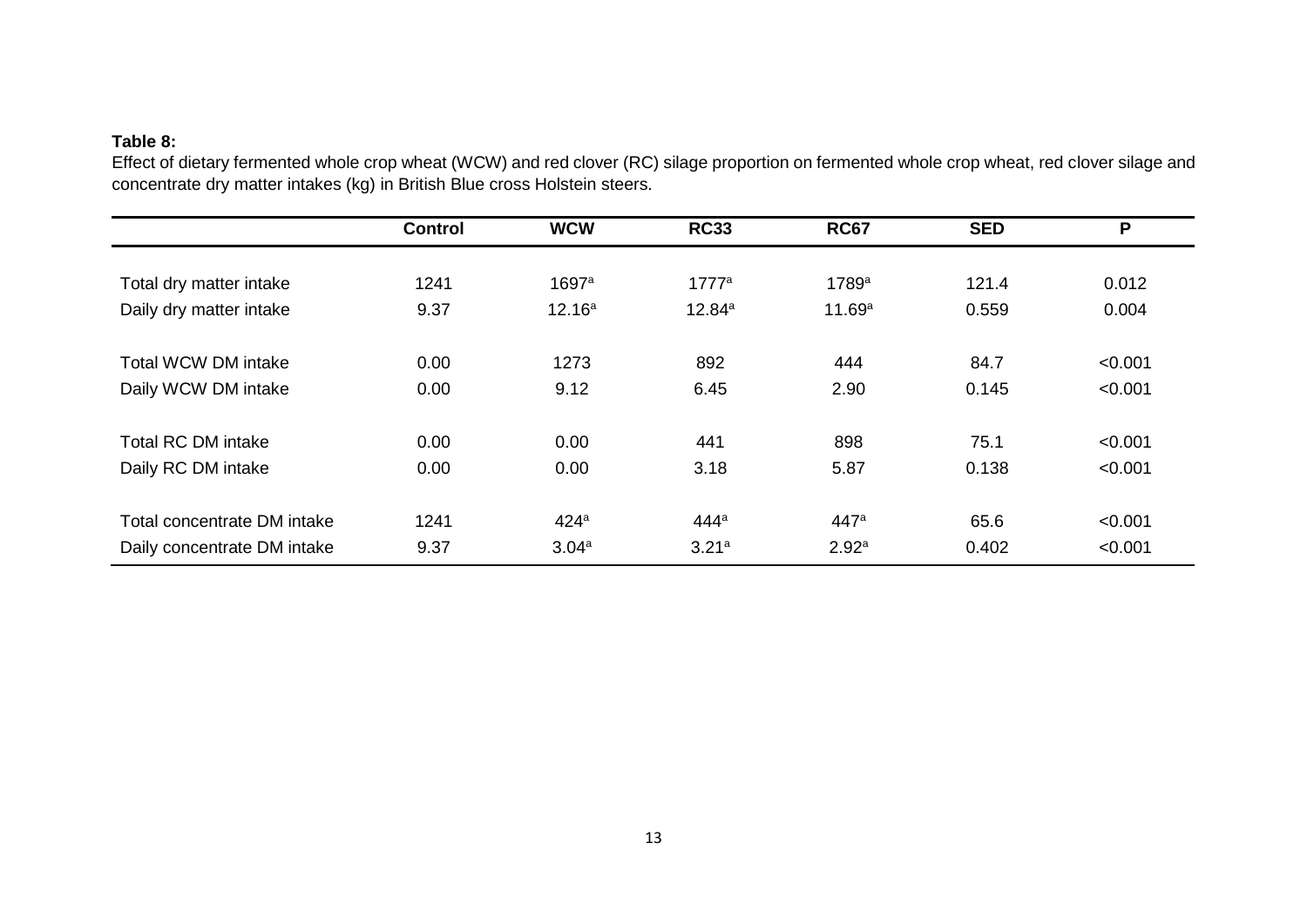## **Table 9:**

Effect of dietary fermented whole crop wheat (WCW) and red clover (RC) silage proportion on the cost of diets fed to British Blue cross Holstein steers.

|                             | <b>Control</b> | <b>WCW</b>        | <b>RC33</b>      | <b>RC67</b>       | <b>SED</b> | P       |
|-----------------------------|----------------|-------------------|------------------|-------------------|------------|---------|
|                             |                |                   |                  |                   |            |         |
| WCW cost (£/t utilised DM)* | 110            | 110               | 110              | 110               | ---        | ---     |
| RC cost (£/t utilised DM)*  | 141            | 141               | 141              | 141               | ---        | ---     |
| Concentrate cost (£/t DM)   | 233            | 272               | 248              | 231               | ---        | ---     |
| Diet cost (£/t DM)          | 233            | 151               | 152              | 156               | ---        | ---     |
| Total WCW cost (£)          | $\mathbf 0$    | 140               | 98               | 49                | 9.32       | < 0.001 |
| Total RC cost (£)           | $\mathbf 0$    | 0                 | 62               | 127               | 10.6       | < 0.001 |
| Total concentrate cost (£)  | 289            | 115 <sup>a</sup>  | 110 <sup>a</sup> | 103 <sup>a</sup>  | 15.2       | < 0.001 |
| Daily WCW cost (£)          | $\mathbf 0$    | 1.00              | 0.71             | 0.32              | 0.019      | < 0.001 |
| Daily RC cost $(E)$         | $\mathbf 0$    | 0                 | 0.45             | 0.83              | 0.019      | < 0.001 |
| Daily concentrate cost (£)  | 2.18           | 0.83              | 0.80             | 0.68              | 0.096      | < 0.001 |
|                             |                |                   |                  |                   |            |         |
| Total diet cost $(E)$       | 289            | 255               | 271              | 279               | 19.1       | 0.415   |
| Total diet cost (£/day)     | 2.18           | 1.83 <sup>a</sup> | 1.95a            | 1.82 <sup>a</sup> | 0.112      | 0.055   |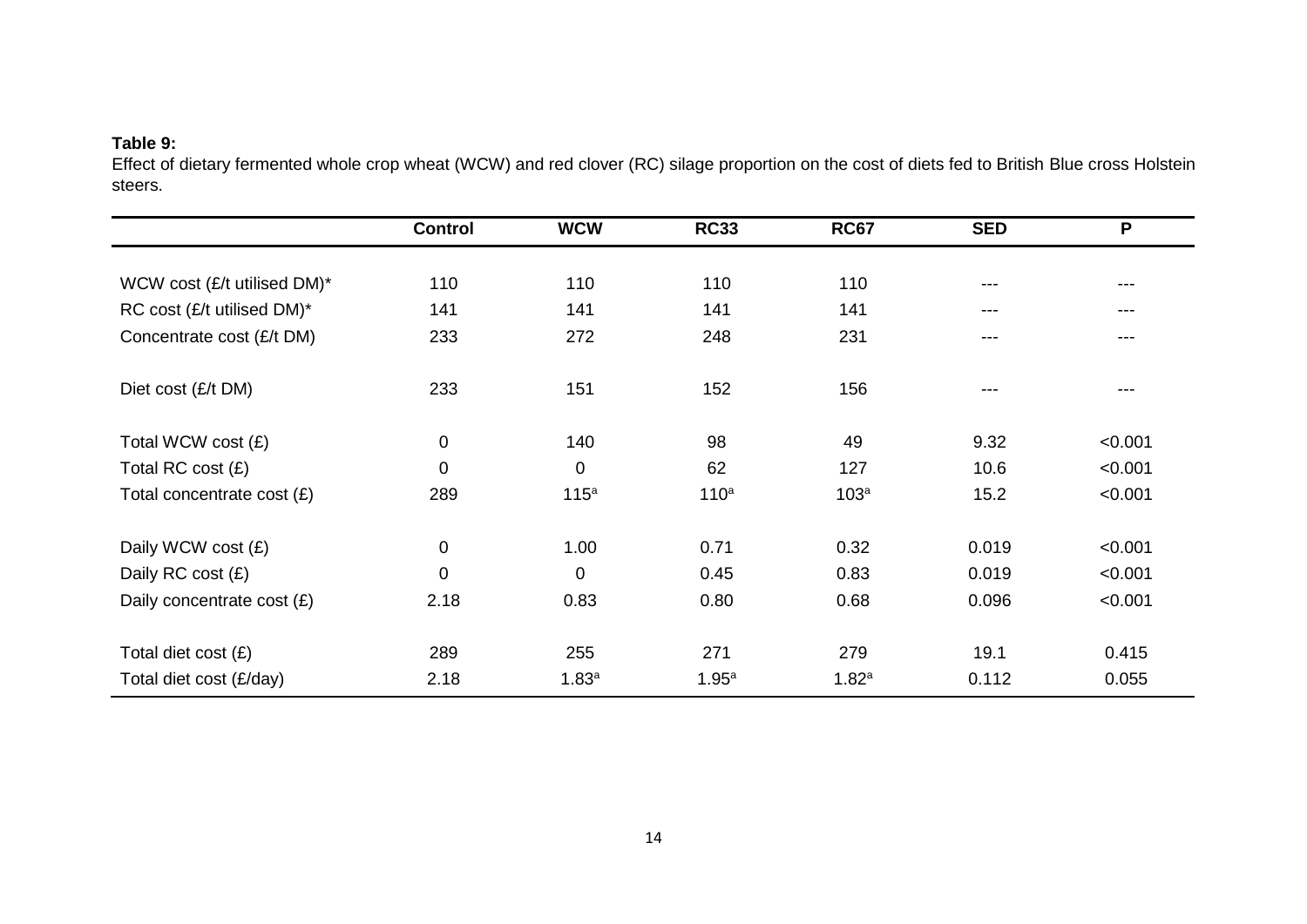## **Table 10:**

Effect of dietary fermented whole crop wheat (WCW) and red clover (RC) silage proportion on the diet costs, carcase value and margin over feed for diets fed to British Blue cross Holstein steers.

|                                | <b>Control</b>    | <b>WCW</b>         | <b>RC33</b>     | <b>RC67</b>        | <b>SED</b> | P     |
|--------------------------------|-------------------|--------------------|-----------------|--------------------|------------|-------|
|                                |                   |                    |                 |                    |            |       |
| Final liveweight (kg)          | 652.0             | 651.9              | 648.2           | 649.5              | 5.29       | 0.862 |
| Final carcase weight (kg)      | 354.6             | 340.0 <sup>a</sup> | 345.3a          | 341.0 <sup>a</sup> | 4.05       | 0.039 |
| Total live weight gain (kg)    | 194.2             | 193.2              | 186.8           | 189.3              | 5.63       | 0.561 |
| Total carcase gain (kg)        | 139.4             | $124.4^a$          | $128.4^{\circ}$ | 124.7a             | 4.15       | 0.034 |
| Diet costs (£/kg LWG)          | 1.50              | 1.32               | 1.45            | 1.48               | 0.080      | 0.203 |
| Diet costs (£/kg carcase gain) | 2.07              | 2.04               | 2.10            | 2.23               | 0.127      | 0.528 |
| Carcase price (£/kg)*          | $3.77$ bc         | 3.71a              | $3.77$ bc       | 3.74 <sup>ab</sup> | 1.99       | 0.063 |
| Carcase value $(E)$            | 1336 <sup>c</sup> | $1260^a$           | $1331^{bc}$     | $1275^{ab}$        | 16.2       | 0.014 |
| Carcase gain value $(E)$       | 525.1             | 461.3 <sup>a</sup> | $483.5^{\circ}$ | 466.0 <sup>a</sup> | 15.22      | 0.020 |
| Margin over feed $(E)$         | 236               | 206                | 213             | 187                | 18.6       | 0.172 |
| Margin (£/kg LWG)              | 1.25              | 1.08               | 1.17            | 1.01               | 0.105      | 0.226 |
| Margin (£/kg carcase gain)     | 1.70              | 1.66               | 1.67            | 1.51               | 0.123      | 0.491 |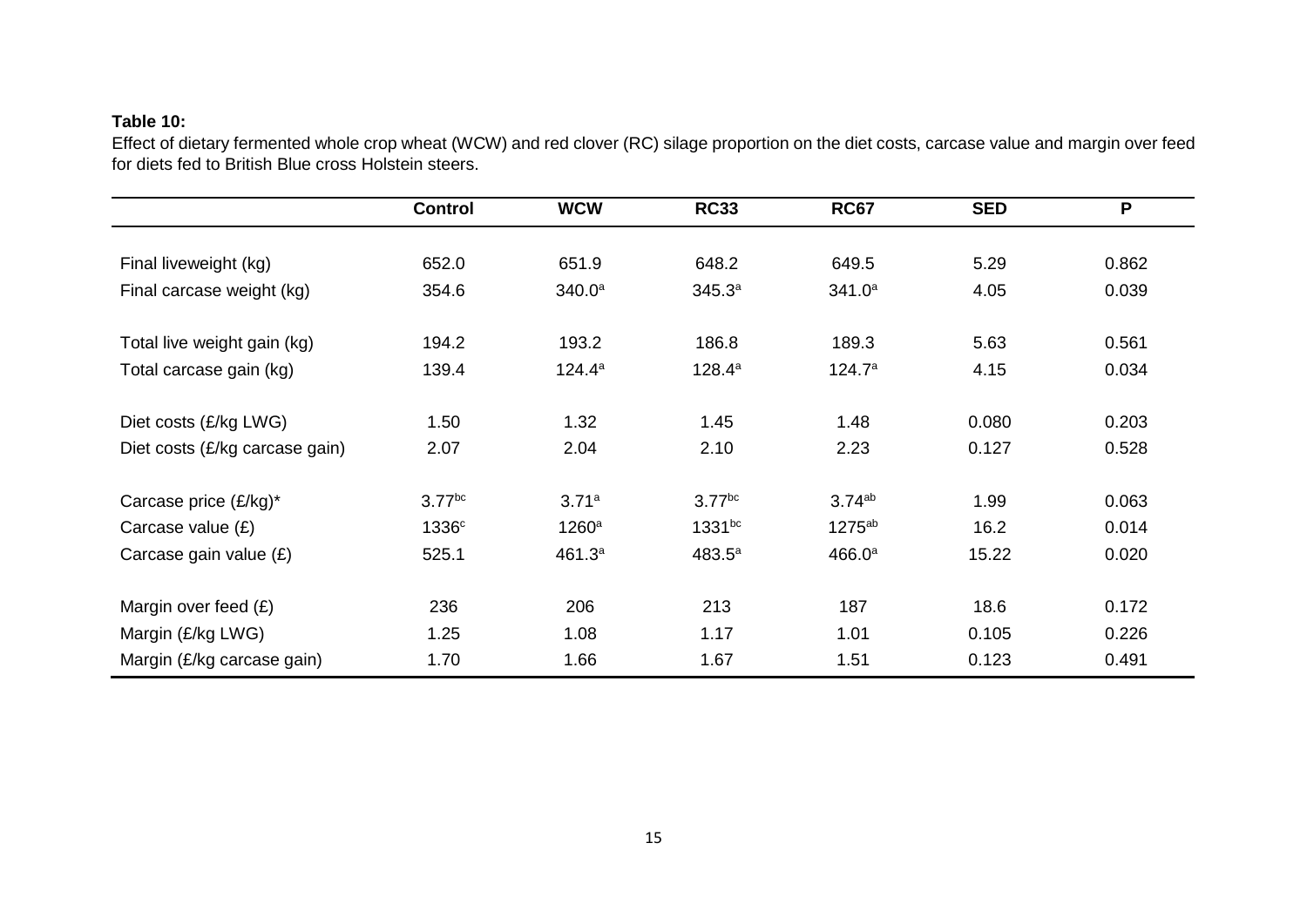#### **5.0 Conclusions:**

- 1. Overall performance of British Blue x Holstein steers on all treatments was good with cattle being slaughtered at 18 months with carcase weights of 340–350kg, exceeding the targets for 18-month beef production systems.
- 2. Final liveweights (mean 650 kg) were similar for animals on all treatments. However, steers offered the three forage-based treatment took longer to achieve slaughter weight. Consequently, daily LWG was 1.45, 1.39, 1.35 and 1.23 kg/day for steers offered diets C, WCW, RC33 and RC67 respectively.
- 3. Steers offered diet C had a higher KO% (53.4%) than those offered the three forage-based treatments (mean 52.6%). Consequently, steers offered treatment C (355 kg) had a higher carcase weight than those offered the forage-based diets (mean 342 kg).
- 4. Replacing cereals with 750 g/kg DM forage increased DMI from 9.38 kg/day for steers offered diet C to 12.16, 12.84 and 11.69 kg/day for steers offered diets WCW, RC33 and RC67 respectively.
- 5. The higher DMI intakes partially compensated for the reduced energy density (M/D) of the three forage-based diets. However, the lower daily LWG of steers offered diet RC67 suggests that the RC used had a lower ME content.
- 6. As a consequence of higher DMIs the feed conversion ratios of steers offered diets WCW, RC33 and RC67 were higher (8.78, 9.56 and 9.50 kg/kg respectively) than those offered diet C (6.45 kg/kg).
- 7. Total diet costs were lowest for steers offered diet WCW (£255) followed by diet RC33 (£271) and diet RC67 (£279). Diet C had the highest total diet cost (£289).
- 8. Overall margins were similar for steers offered diets C, WCW and RC33 but slightly lower for steers offered diets RC67.
- 9. The results confirm those of experiment 1 that similar levels of physical and financial performance can be achieved by replacing up to 750 g/kg DM cereal-based concentrates with high quality fermented WCW silage. In addition, RC silage offers a viable alternative to vegetable protein supplements.
- 10. The cost effectiveness of different dietary strategies depends on the relative costs of forages and concentrates.

#### **6.0 Acknowledgements:**

The authors would like to thanks AHDB Beef & Lamb for funding this work. They would also like to thank Annabelle Wilburn, Arfie Comber and Hector Thorne, final year BSc (Hons) students at Harper Adams University, who assisted with feeding and data recording as part of their Honours Research Projects.